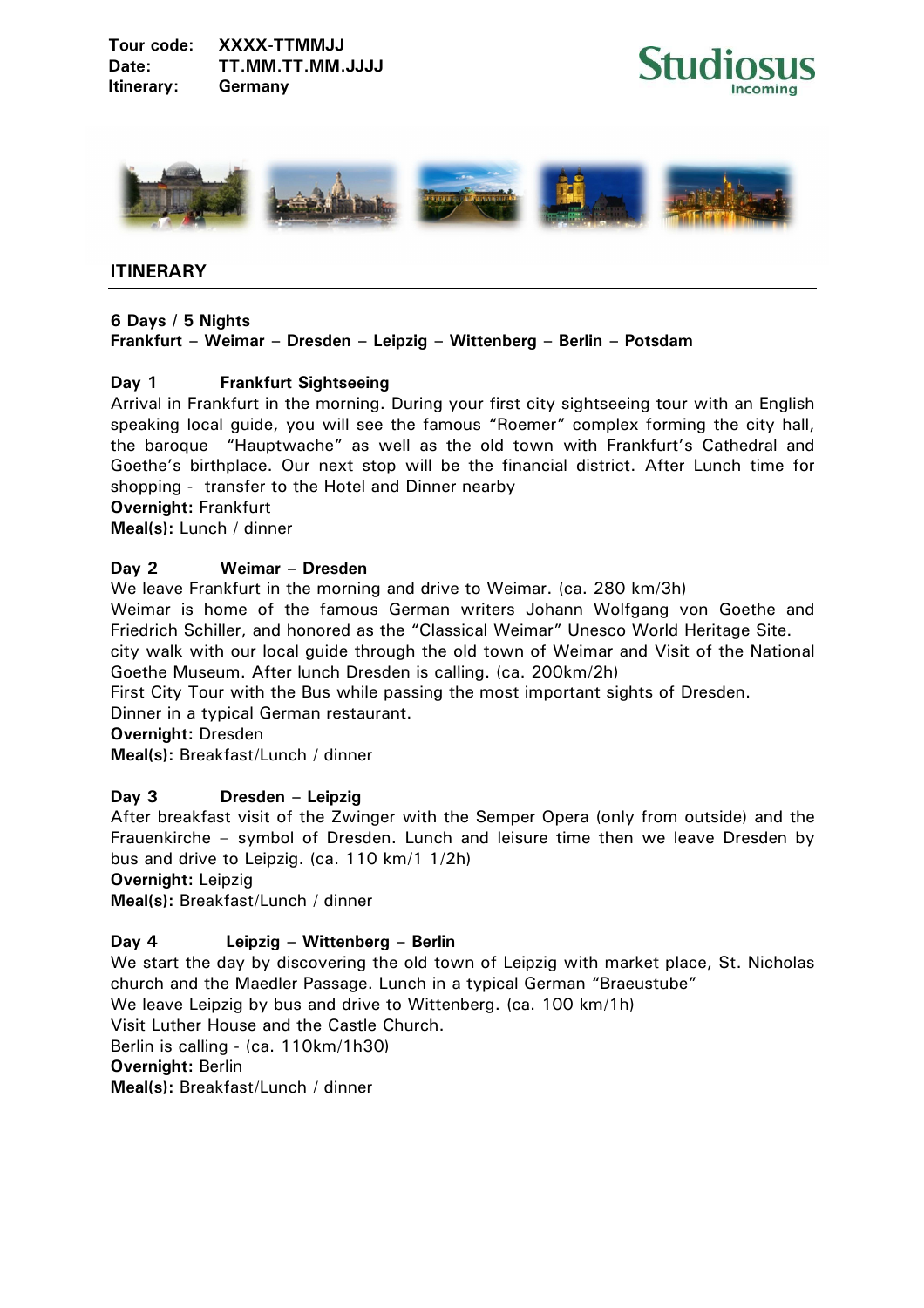

# **Day 5 Sightseeing Berlin**

Orientation tour through Berlin by bus passing Ku Damm, Reichstag, Tiergarten, Checkpoint Charlie, victory column and more. After a typical "Berliner Currywurst" we spend the afternoon at Charlottenburg Palace. In the Evening we have tickets for a fascinating show at the Friedrichstadt Palast

**Overnight:** Berlin

**Meal(s):** Breakfast/ Lunch / Dinner

# **Day 6/ Berlin – Potsdam**

In the Morning See Eastside Gallery – the last remaining part of the Wall in Berlin. Drive via Ku Damm and the Western City Center to Potsdam. After Lunch in Potsdam visit the Sansoucci Castle. Return to Berlin. Dinner

**Overnight:** Berlin

**Meal(s):** Breakfast / Lunch / Dinner

# **Day 7 Departure**

Transfer to the Airport and Departure **Meal(s):** breakfast